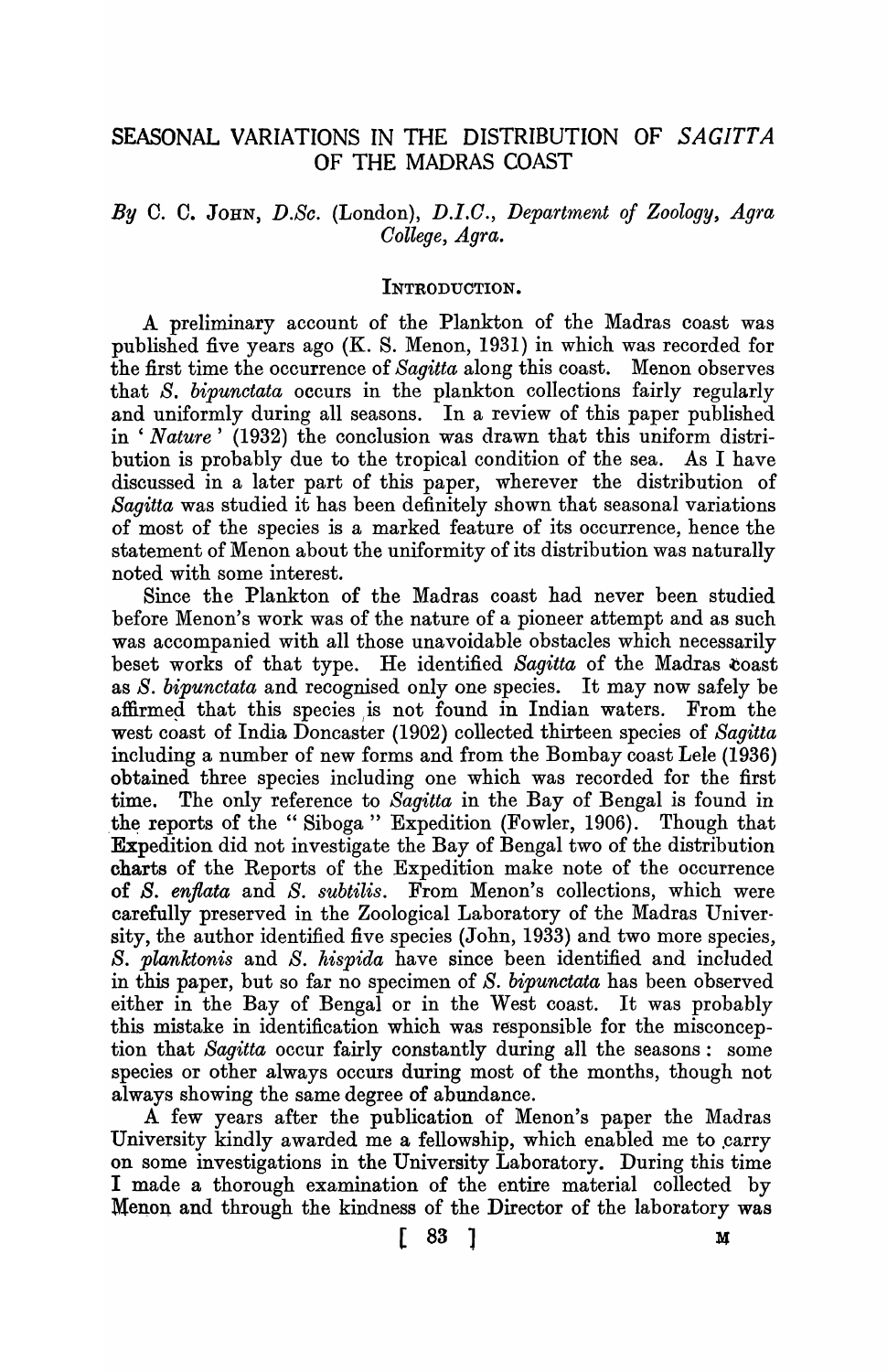able to collect some new material as well, but before long I had to leave Madras. The publication of my results was' withheld with the hope that I may be able to carry out some more analysis with fresh material. However, since time and circumstances never permitted me to realize this object, I am now venturing to publish these results, which though fairly complete and conclusive are not entirely based on material collected under my personal supervision. The fact that I have used the very material which formed the basis of Menon's work has the added advantage of eliminating the possibility of all exceptions regarding dates and time of catch.

From the captures of Burfield and Harvey of the" Sealark" Expedition (1926) Aida for Japan (1897) Michael for Philippines (1919), Fowler for "Sihoga" (1906), Doncaster for the Maldive and Laccadive Islands (1902) and Lele for Bombay (1936) it is evident that the Indo-Pacific region is very rich in Chaetognatha. So far some thirty valid species of *Sagitta* are recognised, out of these no less than twenty one are found in these collections. The great uniformity of *Sagitta* fauna over this vast region is also clearly brought out when these collections are compared. Eight species are found in common in five of the collections, extending from Japan to the Western Indian Ocean and no fewer than thirteen species are found from Philippines to the coast of Afrioa. Out of these *S. enflata, S. tricuspidata, S. serratodentata, S. hispida*  and *S. regularis* have been recorded from the Arabian sea. The Maldive and Laccadive collections have also brought to light a number of new forms, e.g., *S. septata, S. polydon, S. pulchera, S. gardineri, S. ferox* and *S. rabusta,* to this must be added *S. bombayensis,* sp. nov. and *S. bedoti,*  recorded from Bombay. Taking all these into consideration it will be seen that the Arabian Sea has yielded fifteen species of *Sagitta,* out of which seven species are common in the rest of the Indian Ocean. From the Bay of Bengal only eight species have been so far recorded, of these four are found in the Arabian Sea and six species, i.e., *S. hispida, S. enflata, S. subtilis S. neglecta, S. tenuis* and *S. planktonis* are common to the rest of the Indian Ocean. Two of the new species of the Maldive and Laccadive regions have been obtained from Madras also, but *S. tenuis, S. neglecta, S. planktonis* and *S. subtilis* have not so far been observed in the Arabian Sea.

The plankton collections described in this paper were made under conditions quite different from those employed at other Marine Biological Laboratories. On days when a collection was to be made a local fisherman was engaged. Early in the morning before sunrise he sets out into the sea in the common fishing craft called 'catamaran', which is made by yolking together three to five cylindrical logs of light wood into a shape remotely resembling a flat boat. The crudeness of its construction hardly enables it to gather a speed of more than three miles an hour even when under full sail. Collections were made with a simple tow net made of No.6 standard silk bolting cloth (74 meshes to the inch). The fisherman was always given strict instructions to use more or less the same locality for towing and to drag the tow net always a definite number of times. By these instructions it was hoped to confine the collections to one definite area and to keep the duration of the drag constant as far as possible under such conditions,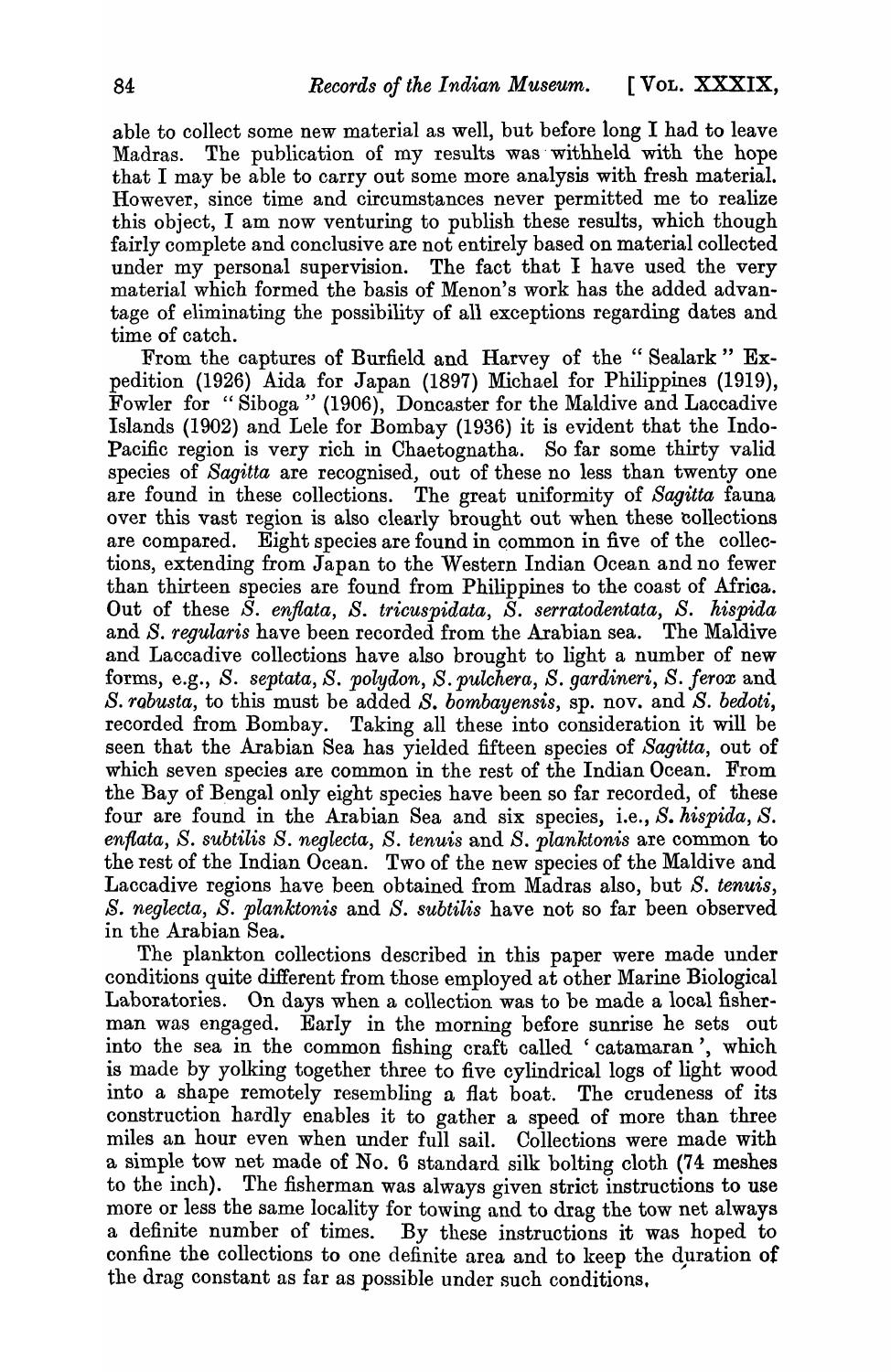Owing to the simple nature of the methods employed it may be argued that no definite and positive conclusions could be drawn from the analysis of such collections, but in spite of its simplicity, the collections have been fairly regular and systematic and give an accurate idea of the distribution of the plankton fauna during all the months of the year. Further as the collections extended over a period of four years they give great scope for comparison and confirmation of results.

Tables 1-4 represent an analytical study of the distribution of *Sagitta* from 1929-1932. It was probably in 1929 that the Madras University first decided to study the Plankton fauna of the Madras coast. During this year collections were not quite regular. I was not able to find any material of collections made in March, April, May and August. Even during the other months the collections were not rich in *Sagitta*. The collections for 1930 were the most regular and systematic and these yielded a complete set of results for the present study. In 1931 captures were made during January, March, April, May, June, July, August and September, and out of the collections of 1932 I was able to study only part of the materials collected during March, April, May, June and July.

In the present work I take the collections of 1930 as typical and those of 1929, 1931 and 1932 are included only for comparison. The 1930 collections of Madras has one great advantage over any other collections made elsewhere in that they yield a complete record of the distribution 'of *Sagitta* during all the months of the year.

As I have already pointed out seven species of *Sagitta* have so far been recorded from the Madras coast. In certain cases some specimens have been regarded as 'doubtful' These do not represent unidentified species but are mostly specimens of one or other of the definite species which are partly damaged or mutilated.

During January *S. enflata* was most numerous though their number was not comparatively high. *S. gardineri, S. tenuis* and *S. neglecta*  were also found; of these S. *neglecta* was only represented by a very few specimens. S. *planktonis,* S. *robusta* and S. *hispida* were not present during this month. In February S. *enflata* and S. *gardineri* became much scarcer, while S. *tenuis* becomes the most dominant species and *S. neglecta* still continues to be represented only by a few specimens. .AB in January S. *robusta, S. planktonis* and S. *hispida* are totally absent.

In March though S. enflata is still represented by a few specimens *S. gardineri* is totally absent and while *S. tenuis* maintains its predominance *S. neglecta* is scarcer than during the preceding month, being represented only by three specimens for the whole month. During this month S. *robusta* first begins to make its appearance and is represented by three specimens, while *S. planktonis* and *S. hispida* still continue to be conspicuous by their total absence.

April shows the same scarcity for *S. enflata* as in the preceding month but *S*, *gardineri* begins to reappear. *S. tenuis* which had been showing a progressive tendency towards increase in numbers, reaches its maximum intensity and is represented by a quantity which is not surpassed by any other species during any other month. *S. neglecta*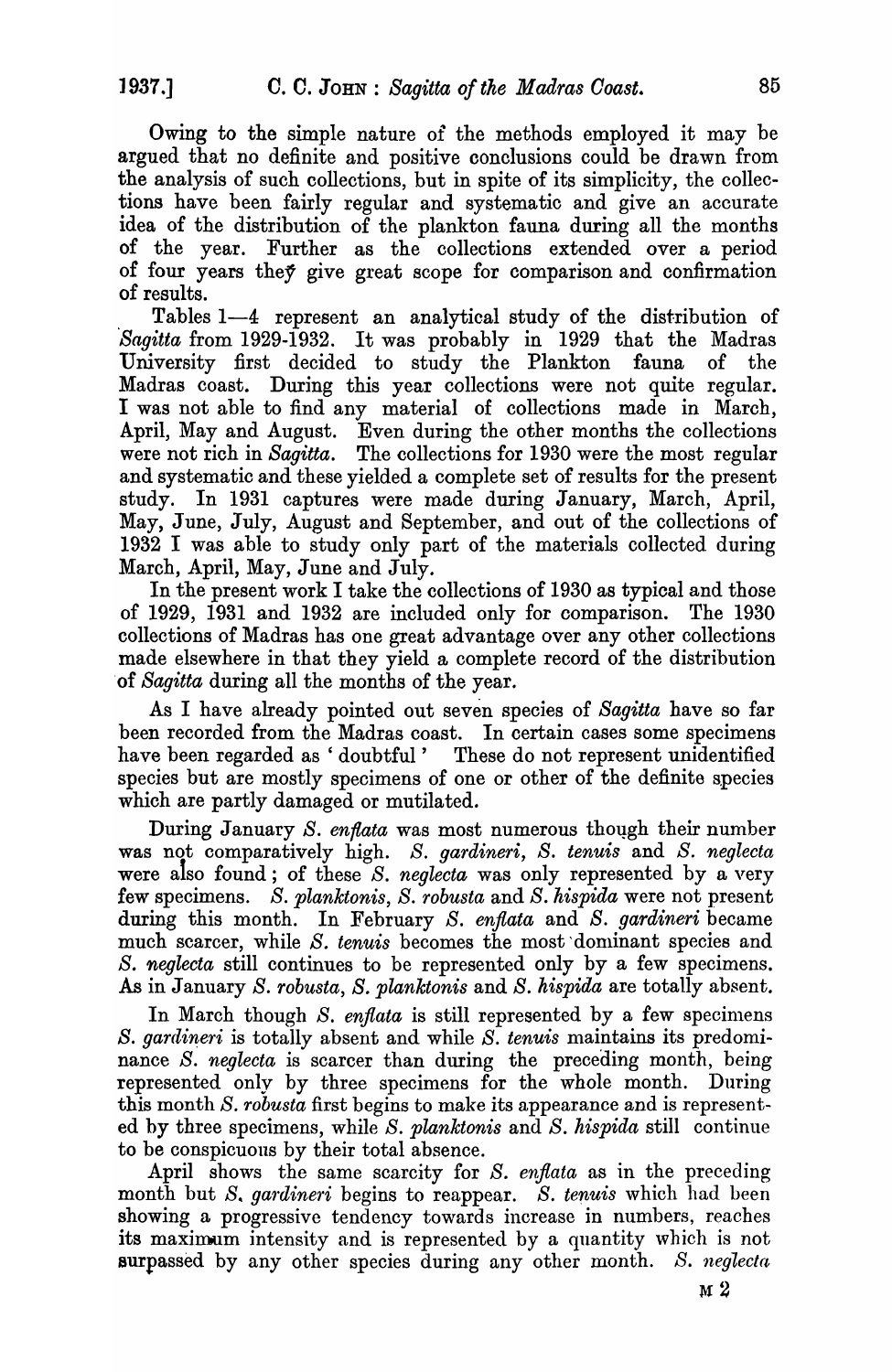and *S. robusta* are still very scarce. In June *S. enflata* becomes comparatively more numerous and S. *gardineri* also increases in number, while *S. tenuis* shows a sudden fall. The most dominant species during this month is *S. neglecta*, which seems to have increased suddenly. *S. robusta* is also fairly well represented and *S. planktonis* begins to appear for the first time in the year.

S. *tenuis* is totally absent in July and from now onwards till the end of the year it is ,not found in the tow net water at all. During this month *S. enflata* is more numerous than *S. gardineri*. However the most conspicuous species of the month is *S. neglecta. S. robusta*  also reaches its maximum, while *S. planktonis* is fairly well represented. S. *hispida,* which was totally absent from January to June, appears suddenly in the beginning of July and catches made during this month show its maximum for the whole year. S. *planktonis* also reaches its maximum. *S. enflata*, which has been steadily increasing in numbers from the middle of February, now reaches a state of abundance. After the 9th July though three collections were made there were no traces of even stray specimens of *Sagitta.* However they reappear again on the lOth August. The collection of this date gives the maximum for S. *enflata* and S. *gardineri. S. hispida* and S. *planktonis* are also fairly well represented, but three species *S. tenuis, S. neglecta* and *S. robusta*  are totally absent and continued to be so till the end of the year.

The quantity of *Sagitta* in the plankton dwindles considerably by the beginning of September. In the collection of 12th September though *S. enflata* and *S. ga1'dineri* are dominant *S. planktonis* and *S. hispida*  are only represented by stray specimens. During this month a second collection was made on the 19th, but *Sagitta* was totally absent, and in October though six collections were made not a single specimen of *Sagitta* could be found in them. It may therefore be concluded that from the middle of September till the beginning of November *Sagitta*  are not found in the surface plankton fauna of the Madras coast. In November though they reappear they are only represented hy stray specimens and this continues on till the end of December.

Comparing the above analysis for 1930 with those of 1929, 1931 and 1932 we find a great deal of uniformity in the distribution of the various species during the different seasons, for example in 1929 the co1lections of February, July and August show very close similarity. During January and February *S. robusta, S. planktonis* and *S. hispida*  are totally absent. In July S. *enflata* is numerous as in 1930 and in the same month *S. planktonis* and *S. kispida* reach their maximum. From June S. *tenuis* is totally absent and though ten collections were made from the 26th September to 28th October not a single specimen of *Sagitta* was observed, thus supporting the condition of October 1930.

The April collections of 1931 are very similar to those of 1930. *S. tenuis* reaches its maximum but unlike 1930 *S. enflata* is totally absent. This does not, however, alter the general conclusions regarding the distribution of *S. enflata* since in April 1930 only a few stray specimens of that species were recorded, *i.e.,* one to eight specimens in each catch. *S. neglecta and <i>S. planktonis* reach their maxima on 3rd June, while in 1930 S. planktonis shows its greatest intensity only on the 9th August.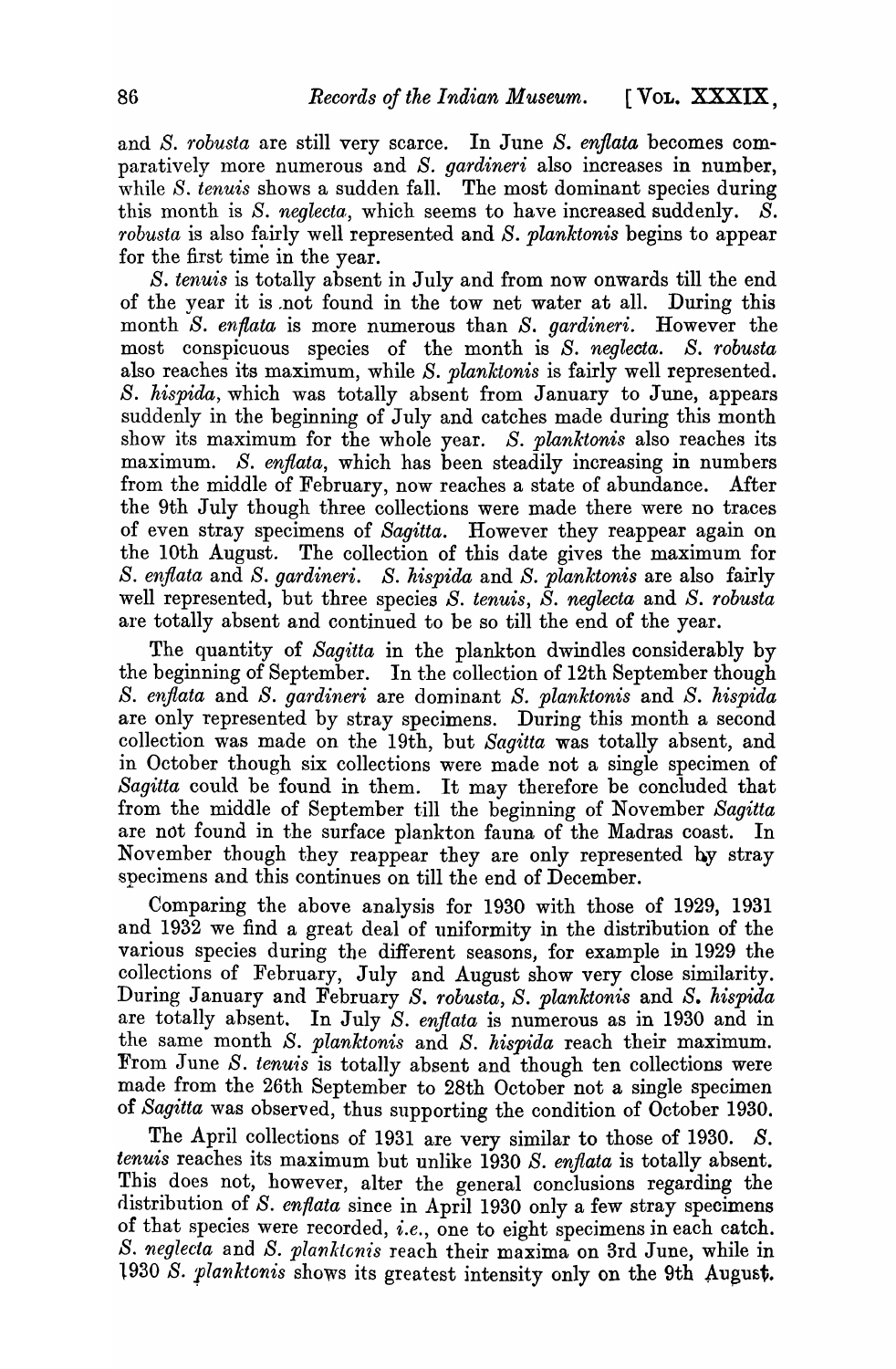Out of the 1932 collections I was not able to examine the entire lot. So I selected those collections which showed the largest number of *Sagitta* and only analysed them. Out of the March. collections only one was examined. Comparing this with the one made on 14th March 1930, it was found that in both cases *S. tenuis* is the most predominant species, though the latter was much richer in numbers. In both cases a few specimens *S. e:njlata* and *S. neglecta* were also obtained. The April collections of 1932 compare very well with similar collections of 1930. In both cases *S. tenuis* reaches its maximum, while *S. enflata, S. gardineri, S. neglecta, S. robusta and S. planktonis* only show evidence of their occurrence by the presence of a few stray specimens only.,

The collections of May 1932 are rich in *S. enflata, S. gardineri, S. tenuis* and *S. robusta,* while *S. planktonis* is represented by only a few specimens. With regard to most of the species mentioned above the numbers are much higher than those of 1930. However, in both cases it is evident that during this month *S. neglecta* reaches its maximum. This month is also interesting because it is during this time of the year that the maximum number of species is found.

In July *S. enflata* and *S. planktonis* reach their maximum and the collection of 25th July 1932, was the richest for all the four years for *S. enflata* and *S. hispida.* 

Table No. 5 and the accompanying graph show the variations in the intensity of Distribution during the different months. This table



represents the aggregate average for each month taking the collections of all the four years into consideration. Thus for instance in January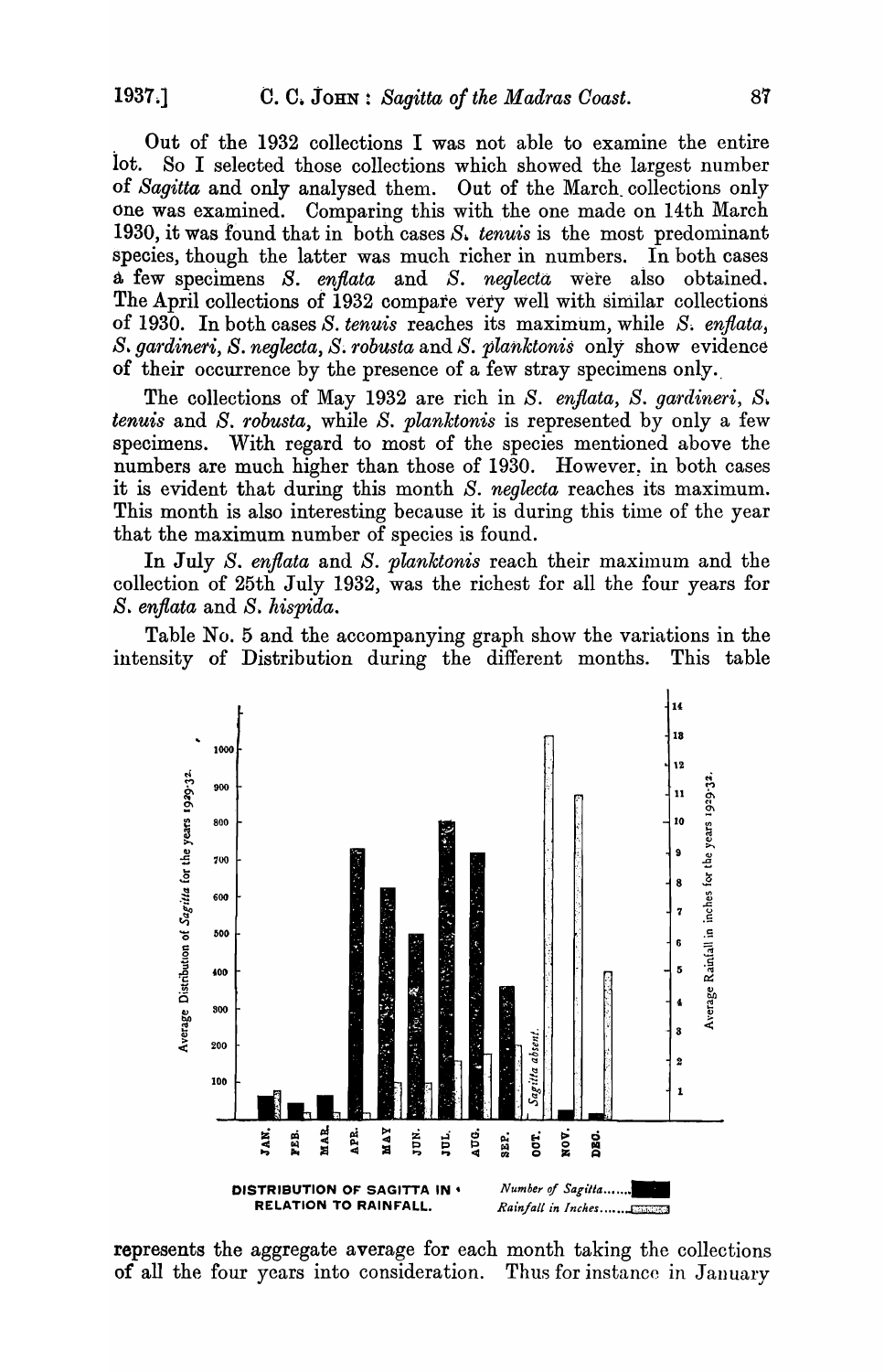1929 two collections were made in the same month. In 1930 though five collections are on record only three of them showed the occurrence of *Sagitta* and in 1931 only one collection has been recorded. In calculating the aggregate average all the dates in January for all the years are taken together excluding those dates, on which there were no traces of Sagitta.

From table 5 it will be seen that in October *Sagitta* are totally absent from the surface plankton. In 1929 this absence was first noticed towards the beginning of the last week of September, in 1930 from the 19th and in 1931 few specimens were found even on the 30th.

Before attempting to explain the causes for these conspicuous differences in the intensity of periodic distribution of *Sagitta* in the Indian waters it is necessary to consider certain general principles. It has been stated by Johnstone (1908) that the nature of plankton distribution will depend on the hydrographic and meteorological conditions or in other words on variations in wind, rain, light, barometric pressure, heat, etc. Along the coast these factors change rapidly and are governed by seasonal changes of the locality. It may also be said that the intensity of any type of plankton will depend also on the intensity of other plank .. tonic organisms which constitute the food of the former and these in turn will depend for their abundance either on the physical conditions of the sea or on their life cycles. This is very well illustrated by the work of Herdman, Scott and Dakin (1910) on an intensive study of the Marine plankton around the south end of the Isle of Man. They have observed that certain planktonic organisms show a remarkable regularity in their time of appearance. For example the nauplii of *Balanus*  began to appear on February 22nd in 1907, February 13th' in 1908, and February 6th in 1909. This is one of the cases where the regular periodic occurrence depends on the sequence of events in life cycle, which constitutes the dominant factor in determining the composition of the plankton at a given place and time. The occurrence of fish eggs and larvae and the crab zoea is also due to such sequence in life cycles which fall at definite times.

In the case of *Sagitta* it has been definitely established that they do not have any particular breeding seasons. During all the months of the year and at all times the mature specimens carry ripe eggs. In the case of *Spadella cephaloptera* it has been shown that the eggs are shed at intervals of eight to ten days (John, 1933). In Sagitta the condition may be more or less the same, considering that the two are very closely allied, so that it may be safely asserted that increase during certain seasons does not depend on the breeding habits of the animal.

During my stay at Plymouth I reared considerable numbers of Sagitta and Spadella in the Laboratory of the Marine Biological Association and both types were found to thrive on Harpacticids; these and similar small Crustaceans, which form the food of these animals are invariably found in the plankton during all the months, in the tropical waters. Therefore the postulate that the class is a following during Therefore the postulate that the abundance of *Sagitta* during certain seasons may depend on the abundance of certain other planktonic organisms, which constitute their food,  $\max$  be dismissed with equal certainty.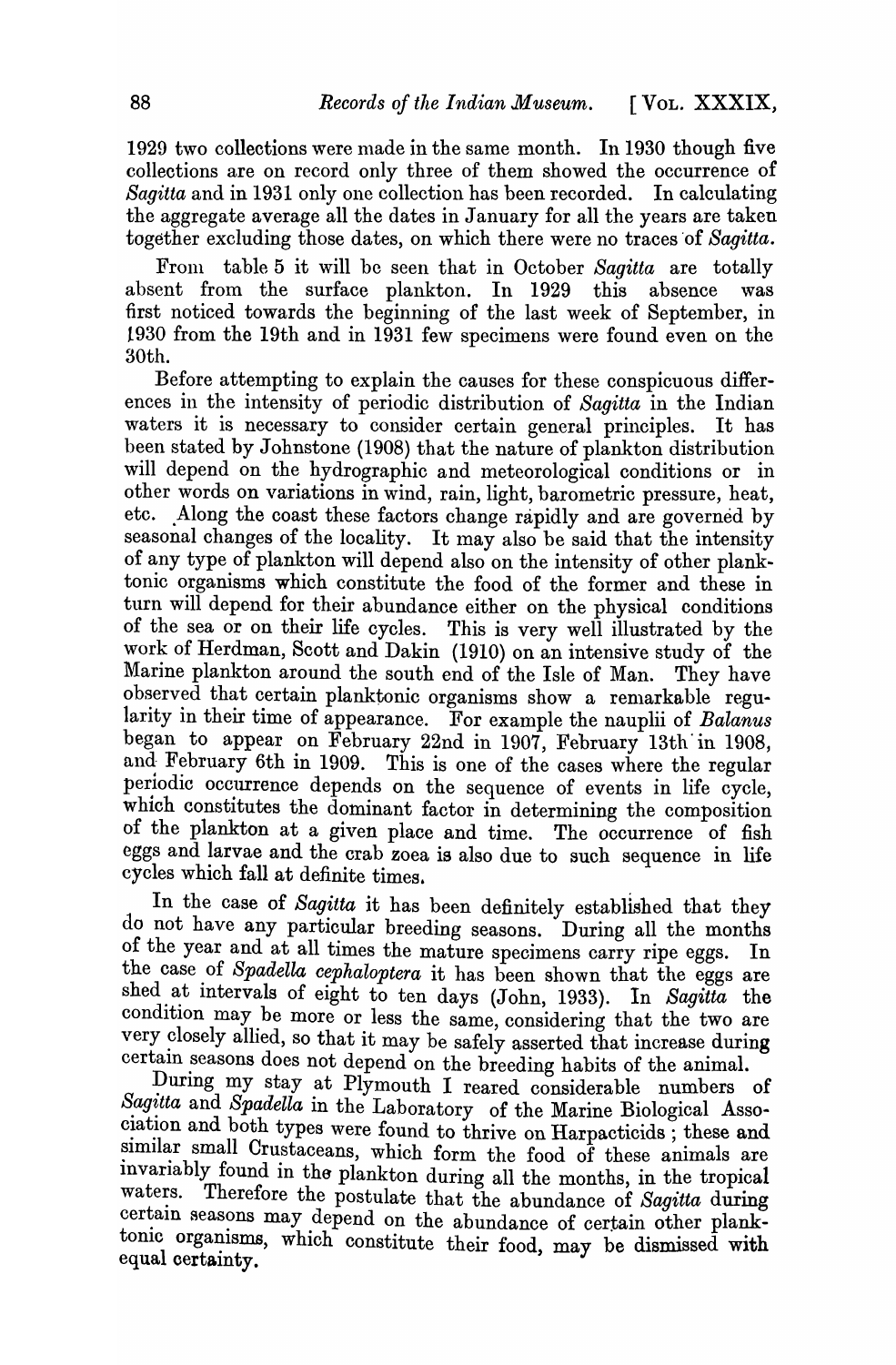The only other factor therefore which remains is change in hydrographic conditions. Concerning this Kofoid (1903) says 'Somewhat regular alternations of growth and rest, of fission and spore formation or parthenogenesis and sexual reproduction are fundamentally the basis of cyclic movements in plankton production. The amplitude and to some extent the location and duration of the pulses are plainly affected by various factors of the environment-light, temperature, vegetation, tributary waters, various hydrographic factors, food supply and possibly also by chemical conditions, not directly concerned with nutrition but available data fail completely to afford any satisfactory environmental factor or groups of factors which stand in correlation with the cyclic movements in production.' However, when considering the cyclic movements of *Sagitta* we find that the periods of seasonal rains along the Madras coast seems to coincide with the periods of scarcity or absence of *Sagitta* in the surface plankton. During the greater part of the year the River Coovum, which reaches the coast close to the Northern side of the University is separated from the sea by a narrow bar of drift sand, but during the rainy season this bar is broken up and the rain water which accumulates in the river forces its way into the sea loaded with mud and dirt of the city. The direction of the coastal currents and the wind cause this muddy water to spread along the coast as a broad patch of reddish brown, clearly distinguishable from the sea water beyond. During this season tow netting is not usually conducted but during certain years when it was desired to obtain a complete record for all the months the fisherman was instructed to drag the net beyond this patch of muddy water. Even then *Sagitta* was not obtained. During the rainy season owing to the admixture of rain water there is bound to be a reduction in the percentage of salinity in the surface layers of the sea.

In 1931 I conducted some experiments with living specimens of *Sagitta* at Plymouth, to investigate their reactions to change of salinity and it was observed that even the slightest change makes them dormant. If the salinity is only altered in superficial layer they sink lower down. The hydrogen-ion concentration of the body fluids of marine animals bears a close relation to the hydrogen-ion concentration of the water. Since in the majority of species of *Sagitta* the body wall is thin and flabby any change in the hydrogen-ion concentration of the surface sea water will be felt by the animal which will consequently sink to the lower depths. It seems therefore very probable that the cause of the total absence or scarcity of *Sagitta* during the rainy months is the change of salinity brought about by the admixture of rain water in the super-<br>ficial layer of the sea.

This conclusion seems to be very well supported by independent observations of Lele (1936) in the Bombay harbour. Of the three species described by him *S. gardineri* is the only one, in which the body wall is thin and flabby and from the table of surface distribution which he has given it will be seen that during March, April and May *S. gardineri* is totally absent from the Bombay coast. In June it is very scarce but from that time onwards there is a steady increase till September. **In** October the number again falls but rapidly rises again till it reaches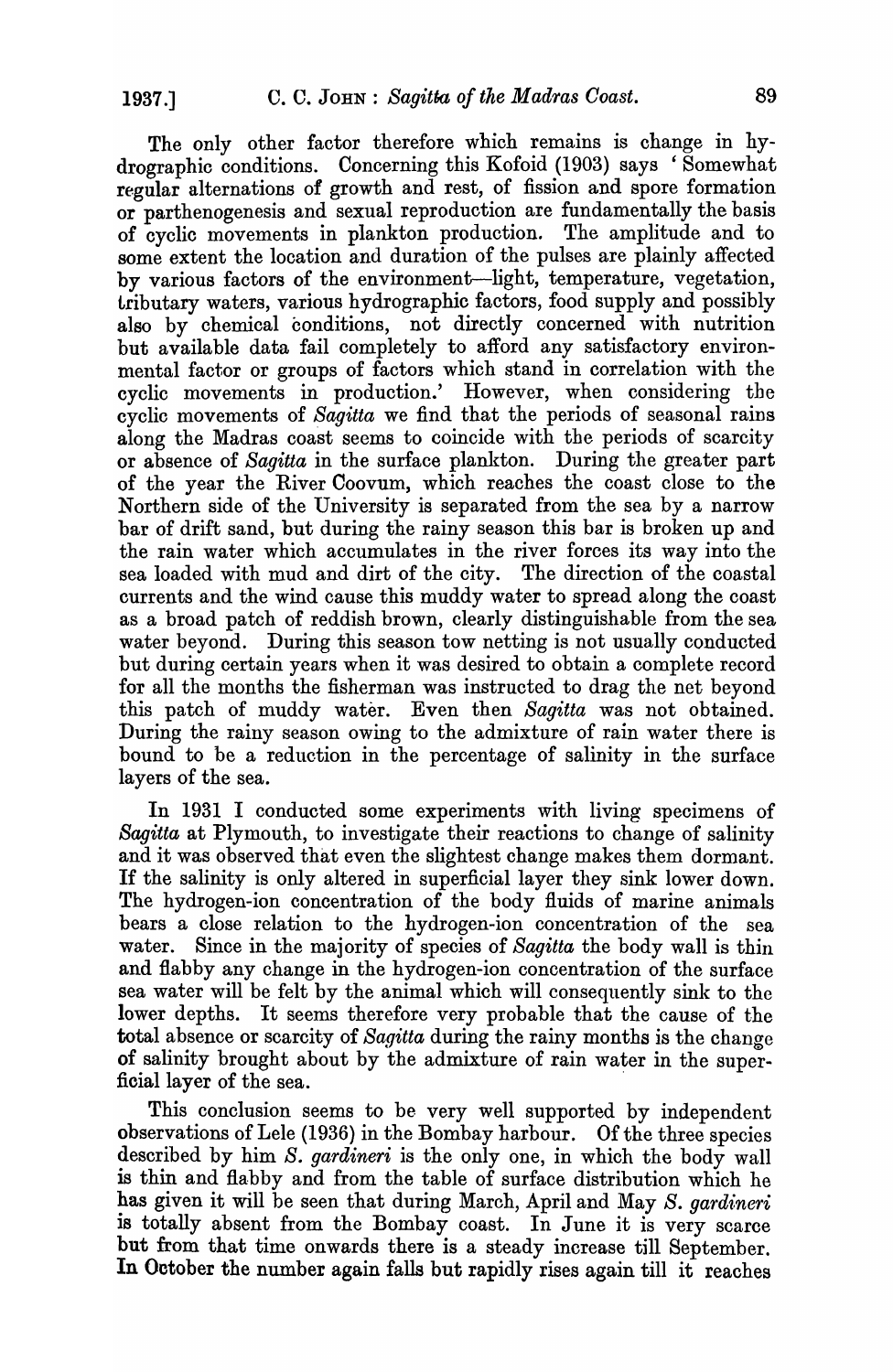its maximum in December. It will be seen from his table that *S. gatdineti*  shows two maxima, one in September and the other in December. Alternating with these two periods of maxima are the rainy seasons of Bombay during which times they either become scarce or totally absent. The two other species recorded from Bombay also show seasonal variations in their intensity. For example *S. bedoti* shows three maxima during January, April and August. *S. bombayensis* shows four maxima during the year. It will be noticed that in the case of *S. bedoti* also the season of minimum distribution coincides with the rainy months as in the case of *S. gardineri.* 

Species of Chaetognatha in which the body wall is tough and rigid such as *Spadella cephaloptera* are capable of withstanding considerable changes in salinity. *Spadella cephaloptera* is unaffected even when the salinity is reduced to 80 per cent of the normal (John, 1933). I have examined specimens of *S. bedoti* and I have also seen a few specimens of *S. bombayensis,* which Dr. Lele kindly showed me in 1934. In both these cases the body wall is rigid and though not very thick is capable of maintaining the shape of the body unlike S. gardineri or S. enflata. This characteristic probably enables these two species to withstand certain degree of chemical changes in the sea brought about by the addition of rain water and this probably explains why they do not become totally absent during the rainy seasons.

The south-west monsoon commences on the west coast of India somewhere about the middle of May and its vigour continues on till the end of June. During October Bombay again gets a fair share of rain from northerly winds.

On the East coast the south-west monsoon reaches very late and it passes northwards with only a few light showers along the Madras coast. Madras experiences its heaviest rainfall during the north-east monsoon. This wind, which collects some moisture during its progress across the Bay of Bengal, strikes the Madras coast towards the end of September and gives a considerable amount of rainfall during October, with moderate showers during November and December. Madras therefore has only one rainy season extending from October to December.

The distribution of *Sagitta* during the various months in relation to the average rainfall for each month is shown in the accompanying graph *(vide* text-fig. p. 87).

This graph shows that only in those months when the rainfall is very great the distribution of *Sagitta* is affected. For example at Madras though there are occasional showers in January, July, August and September these do not seem to have any effect on the itensity of distribution of *Sagitta* for it is only natural to infer that such showers cannot alter the salinity of the sea and further, the river Coovum does not empty itself into the sea during these months. But from October to December, when the rain fall is heavy and when there is a considerable rush of tributary waters the salinity is bound to change to such an extent as to make it unsuitable for these delicate organisms to survive in the surface waters.

Out of the three species recorded from Bombay I have only taken two of the well established species into consideration, since the third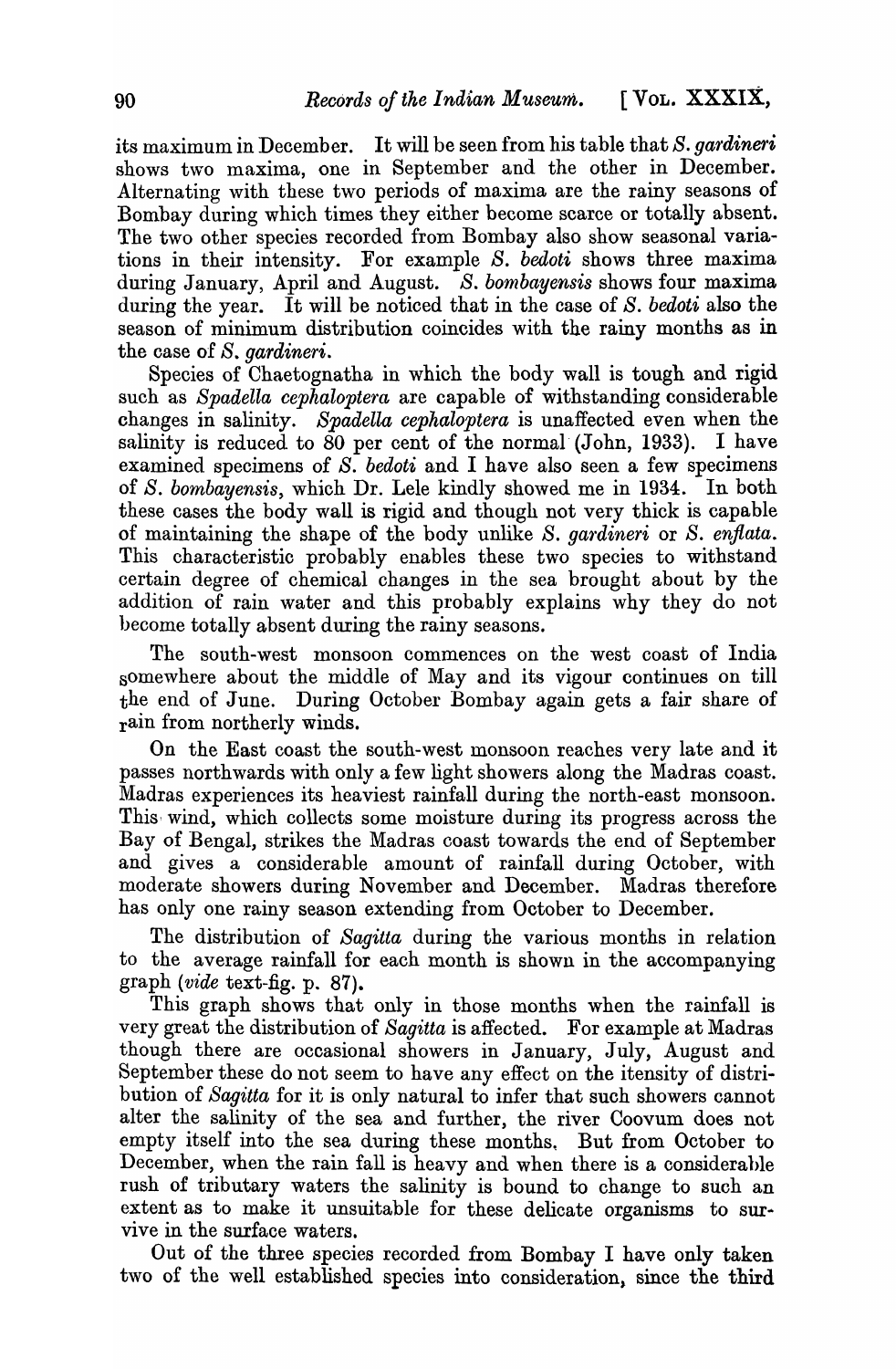is a new species, which appears to behave quite differently from other types. I shall not attempt to comment on this peculiarity till we know some more details regarding its habits and distribution.

Doncaster (1902) in his work on the Chaetognatha of the Maldive and Laccadive Islands does not go into statistical details regarding intensity of distribution. However, the following general idea may be gathered from a study of his paper :—

| S. tricuspidata   | Not found in April.                     |
|-------------------|-----------------------------------------|
| S. serratodentata | Common in winter and spring.            |
| S. hispida        | Scarce in winter but abundant in April. |
| S. regularis      | Small numbers in winter.                |
| S. robusta        | Abundant in winter but scarce in April. |
| S. gardineri      | Moderately abundant in winter.          |
| S. pulchra        | Moderate in winter and spring.          |
| S. polydon        | Fairly abundant in winter and spring.   |
| S. septata        | Moderately common in winter and spring. |

From this it may be safely inferred that in the Maldive and Laccadive regions almost all the species reach their maxima during the colder months November to January, the only exception being *S. hispida*  which seems to reach its maximum in Summer, just before the commencement of the rains. The rainy seasons in these regions are very much similar to those of Bombay, hence the distributions in these two places are more or less similar. In Bombay also S. *gardineri* reaches its highest maximum in December, while S. *bedoti* is scarce in winter but abundant in April, like *S. hispida* in the Maldive and Laccadive regions. It is therefore evident that on the Indian coast the seasonal fluctuations in the surface distribution of *Sagitta* is mainly governed by the seasons of local rainfall. As the rainy season varies from place to place the seasonal distribution of *Sagitta* is also bound to vary from place to place.

All the seven species recorded from Madras reach their maxima during the hot months April to August. For example S. *tenuis* reaches its maximum in April, S. *neglecta* in May, S. *robusta* in June, S. *enflata, S. planktonis* and *S. hispida* in July and *S. gardineri* in August. Of the seven species S. *enflata,* S. *gardineri* and *S. neglecta* occur during all the months of the year except October. The remaining four species S. *tenuis, S. robusta, S. planktonis* and *S. hispida* are only found during the summer months. We know very little about the vertical distribution *01 Sagitta* in these waters and therefore it will be hazardous to venture upon any speculative suggestions before sufficient data are available. In the San Diego region of California where the periodic distribution of *Sagitta* has been recorded (Michael, 1911) the same condition is noticeable. For example *S. bipunctata* seems to be present during all the months, while *S. enflata, S. hexaptera, S. lyra, S. neglecta, S. planktonis* and *S. serratodentata* are found only during certain months. Michael makes no attempt to explain this phenomenon. Are they carried away by the surface current of the sea or do they sink to the lower depths during those months when they are not found in surface hauls. These questions can be answered only after a more intensive study of the vertical distribution of the various species during the different seasons of the year.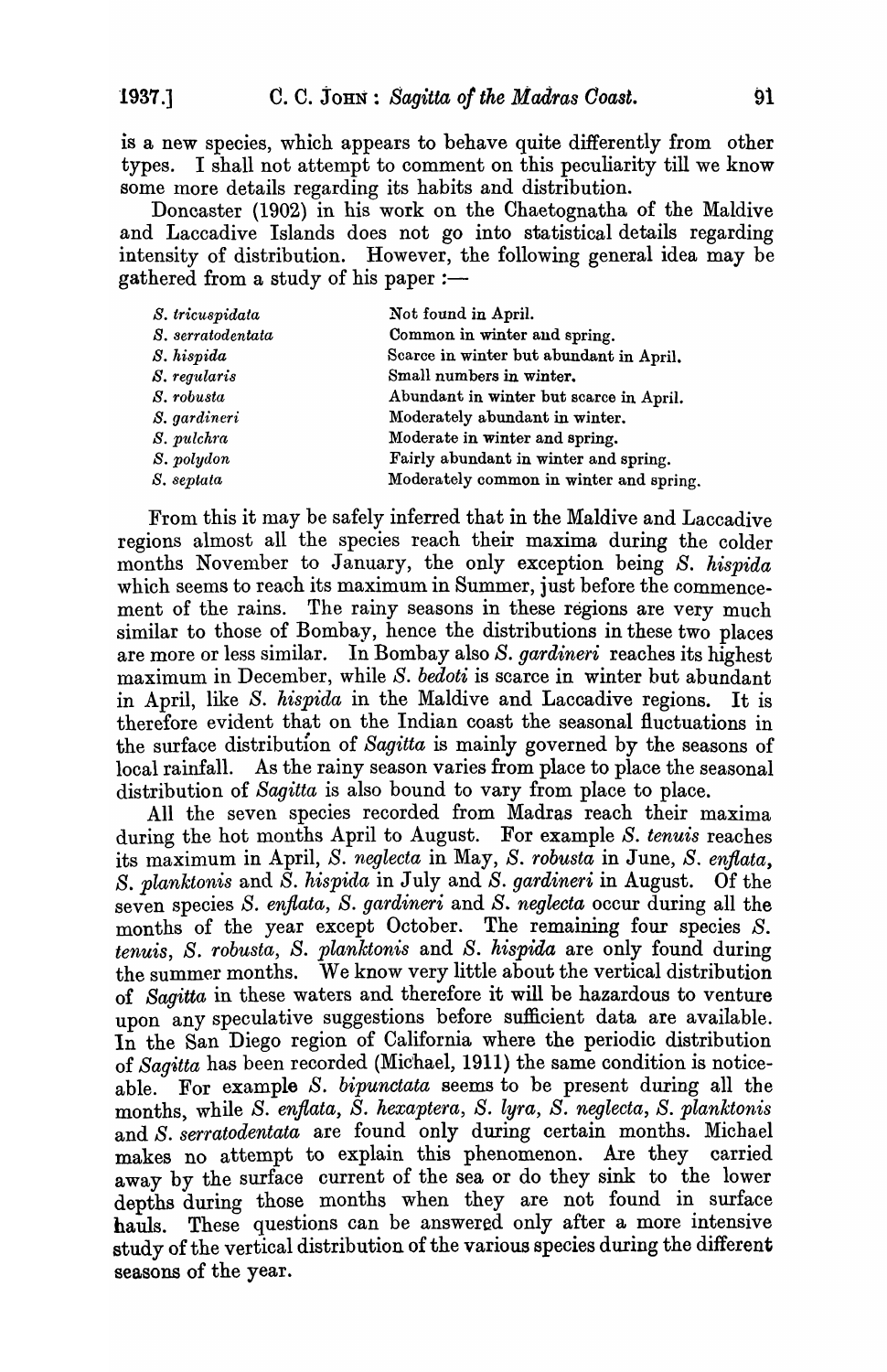In conclusion I wish to express my deep sense of gratitude to the authorities of the Madras University and to Mr. R. Gopala Ayyar, Director of the University Zoological Department, for all the facilities they provided me for carrying on this work in their laboratory. My thanks are also due to Dr. Baini Prashad, Director of the Zoological Survey of India, for the loan of periodicals from the Zoological Survey Library.

#### SUMMARY AND CONCLUSIONS.

- 1. *Sagitta* does not show a uniform distribution throughout the year in the surface plankton. Out of the seven species recorded from Madras only two are found during most of the months; The other five appear only during the summer months.
- 2. Each species reaches its maximum only once in the year on the Madras coast and the periods of maxima are different for different species.
- 3. The distribution of *Sagitta* is at its minimum when the rain fall is very heavy, but it cannot be applied as a general rule that the distribution of *Sagitta* is inversely proportional to the rainfall, because slight occasional showers or irregular rains do not affect their intensity. From these observations the conclusion is drawn that *Sagitta* disappears from the surface plankton when the salinity of the sea water is appreciably altered by the admixture of rain and tributary waters.
- 4. The periods of maxima do not depend on the breeding habits or the abundance of any particular type of food of the animal.
- 5. The periods of maxima and scarcity vary from place to place always depending on the nature of the local rainfall. This is supported by recent work carried out at Bombay.

#### REFERENCES.

- Adita, T.-The Chaetognatha of the Misaki Harbour. *Annot. Zool.*  Japon. I, pp. 79-81 (1897).
- Burfield,  $\hat{S}$ . T. and  $\hat{H}$ arvey, E. J. W.—The Chaetognatha of the "Sealark" Expedition. *Trans. Linn. Soo.* Zoology (2), XIX, pt. 1 (1926).
- Doncaster, L.-Chaetognatha, with a note on the Variation and distribution of the group. *Fauna and Geography of Maldive and Laccadive Archipelago* (1902).
- Fowler, G. H.-The Chaetognatha of the Siboga Expedition, with a discussion of the Synonymy and distribution of the Group. *Siboga Exped. Monogr.* No. 21 (1906).
- Herdman, W A., Scott, A. and Dakin, W. J.-An Intensive Study of the Marine Plankton Round the South end of the Isle of Man. *Rep. Lancashire Sea Fisk Lab.* No. 18, pp. 193-297 (1910).
- John, C. C.—Habits Structure and Development of Spadella cephalop*tera. Quart. Journ. Micr. Sci.* LXXV, pt. IV, pp. 627-696 (1933).
- John, C. C.—Sagitta of the Madras Coast. Bulletin of the Madras Government Museum, New Ser. Natural History Section, III, No. 4, pp. 1-10 (1933).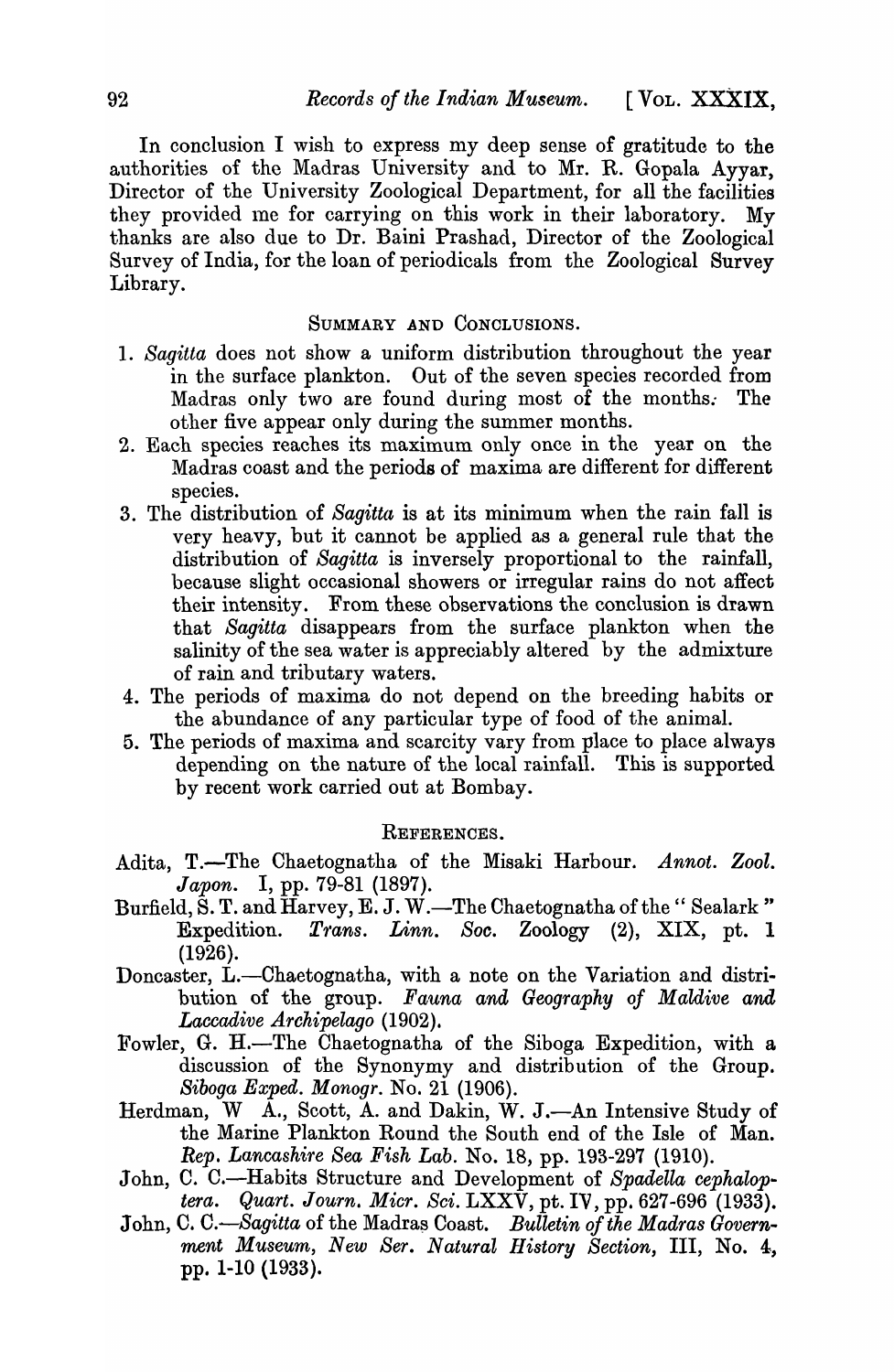- Johnstone, J.—Conditions of Life in the sea, p. 326 (Cambridge Univ. Press, 1908).
- Kofoid, C. A.-The Plankton of the Illinois River, 1894-1899, with Introductory notes upon the Hydrography of the Illinois river and its basin, Part I. Quantitative investigation and general results. *Bull. Ill. Lab. Nat. Hist.,* VI, pp. 95-629 (1903).
- Lele, S. H. and Gae, P. B.-Common *Sagitta* of the Bombay Harbour. *Rep. Journal of the University of Bombay,* IV, pt. V, pp. 1-10 (1936).
- Menon, K. S.-A Preliminary Account of the Madras Plankton. *Records of the Indian Museum,* XXXIII, pt. IV (1931).
- Michael, E. L.-Chaetognatha of the San Diego Region. *'University of Oalifornia Publications' Zoology,* VIII, No.3 (1911).
- Michael, E. L.-Report on the Chaetognatha of the "Albatros" in Philippine Expedition, 1907-1910. Bull. U. S. *Nat. Mus.* I, pt. IV (1919).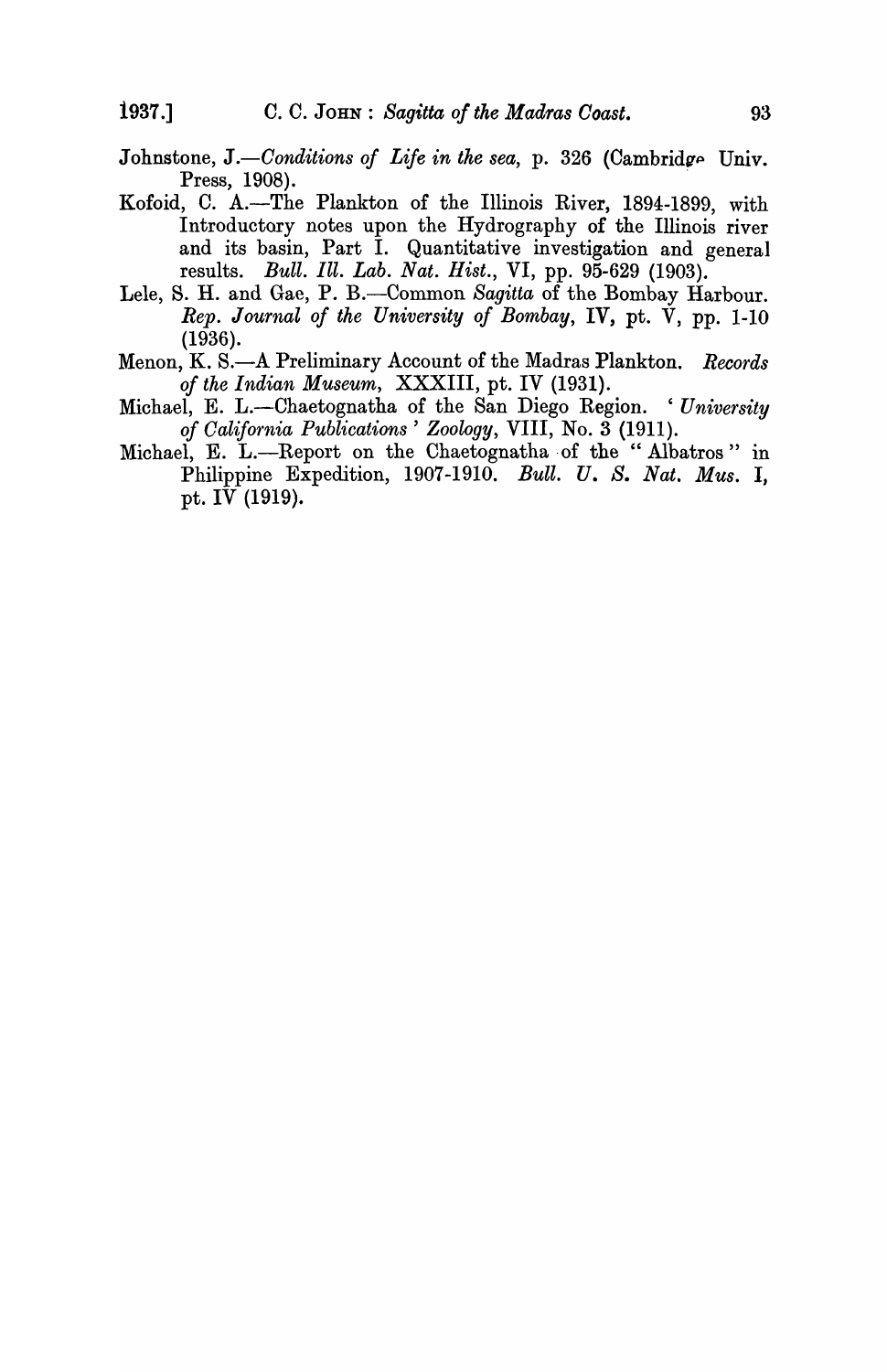### TABLE No.1.

| Date.            |           | S. enflata.          | S. gardineri.        | S. tenuis.           | S. neglecta.            | S. robusta.          | S. plank-<br>tonis.  | S. hispida.                                  | Doubtful<br>forms.   |
|------------------|-----------|----------------------|----------------------|----------------------|-------------------------|----------------------|----------------------|----------------------------------------------|----------------------|
| 10th Jan. 1929   | ٠         | 12                   | 29                   |                      | $\bf{3}$                | $\ddot{\phantom{0}}$ | $\bullet$            | $\bullet\;\bullet$                           |                      |
| 27th Jan. 1929 . | $\bullet$ | 57                   | 28                   | 1                    | $\cdot 2$               | $\ddot{\phantom{0}}$ | $\bullet$            | $\bullet$                                    | $\bullet$            |
| 11th Feb. 1929   |           | 2                    | 4                    | 11                   | $\boldsymbol{2}$        | $\ddot{\phantom{0}}$ | $\bullet\,\bullet$   | $\bullet\; \bullet$                          |                      |
| 19th Feb. 1929   | ۰         | 7                    | $\boldsymbol{2}$     | 27                   | 4                       | $\bullet$            | $\ddot{\phantom{a}}$ | $\bullet\;\bullet$                           |                      |
| 12th June 1929.  | ٠         | 82                   | 124                  | $\ddot{\phantom{0}}$ |                         | $\ddot{\phantom{0}}$ | 85                   | 62                                           |                      |
| 2nd July 1929    | ٠         | 176                  | 85                   | $\ddot{\phantom{a}}$ | $\ddot{\phantom{1}}$    | $\bullet$            | 187                  | 149                                          | $\ddot{\phantom{0}}$ |
| 12th Sept. 1929  | $\bullet$ | 82                   | 124                  | . .                  |                         | ٠.                   | 85                   | 62                                           | . .                  |
| 16th Sept. 1929  | $\bullet$ | 143                  | 217                  | $\ddot{\phantom{1}}$ | 8                       | $\ddot{\phantom{0}}$ | 98                   | 31                                           | $\ddot{\phantom{0}}$ |
| 26th Sept. 1929  |           | $\ddot{\phantom{1}}$ |                      |                      |                         | $\ddot{\phantom{1}}$ | $\bullet$            | $\ddot{\phantom{1}}$                         |                      |
| 28th Sept. 1929  |           | $\ddot{\phantom{a}}$ | $\ddot{\phantom{0}}$ |                      |                         | $\ddot{\phantom{0}}$ | $\ddot{\phantom{a}}$ | $\bullet$                                    | $\cdot$ .            |
| 4th Oct. 1929    |           | $\bullet\bullet$     | $\bullet\;\bullet$   |                      |                         | ٠.                   | $\ddot{\phantom{0}}$ | $\bullet\;\bullet$                           |                      |
| 5th Oct. 1929    |           | $\ddot{\phantom{a}}$ | $\ddot{\phantom{1}}$ |                      | $\ddot{\phantom{1}}$    | . .                  | $\ddot{\phantom{0}}$ | $\bullet\hspace{1mm}\bullet\hspace{1mm}$     |                      |
| 13th Oct. 1929   |           | $\ddot{\phantom{a}}$ | $\bullet\;\bullet$   | $\ddot{\phantom{1}}$ | $\bullet$               | . .                  | $\ddot{\phantom{1}}$ | $\bullet\hspace{0.4mm}\bullet\hspace{0.4mm}$ | $\ddot{\phantom{1}}$ |
| 18th Oct. 1929   |           | $\bullet$            | $\bullet\;\bullet$   |                      |                         | $\ddot{\phantom{1}}$ | $\ddot{\phantom{0}}$ | $\ddot{\phantom{0}}$                         | $\ddot{\phantom{1}}$ |
| 20th Oct. 1929   |           | $\bullet$            | . .                  |                      |                         |                      | $\ddot{\phantom{0}}$ | $\bullet\;\bullet$                           | . .                  |
| 21st Oct. 1929   |           |                      |                      |                      |                         | $\cdot$ .            | $\bullet\;\bullet$   | $\bullet\hspace{0.4mm}\bullet\hspace{0.4mm}$ |                      |
| 25th Oct. 1929   |           |                      |                      |                      |                         | . .                  | . .                  |                                              |                      |
| 28th Oct. 1929   |           | $\bullet$            |                      |                      |                         |                      | ٠.                   | $\bullet$                                    |                      |
| 6th Nov. 1929    |           | 4                    | $\boldsymbol{2}$     | $\ddot{\phantom{0}}$ | $\boldsymbol{2}$        | $\ddot{\phantom{0}}$ | $\ddot{\phantom{1}}$ | $\mathbf{5}$                                 |                      |
| 12th Nov. 1929   |           | $\bullet$            |                      | . .                  | $\cdot$ $\cdot$         | $\ddot{\phantom{0}}$ | $\ddot{\phantom{0}}$ | 7                                            | $\boldsymbol{2}$     |
| 18th Nov. 1929   |           | 8                    | 5                    | ۰.                   | 5                       | $\ddot{\phantom{0}}$ | $\ddot{\phantom{1}}$ | $\boldsymbol{2}$                             |                      |
| 29th Nov. 1929   |           |                      |                      |                      |                         | $\cdot$ .            | $\ddot{\phantom{0}}$ |                                              |                      |
| 30th Nov. 1929   |           | . .                  |                      | $\ddot{\phantom{1}}$ | $\bullet\;\bullet$      | $\ddot{\phantom{0}}$ | $\ddot{\phantom{0}}$ | $\ddot{\phantom{a}}$                         |                      |
| 6th Dec. 1929    |           | $\bf{3}$             | 7                    | $\ddot{\phantom{0}}$ | $\bf{3}$                | $\ddot{\phantom{0}}$ | ٠.                   | $\bullet$                                    |                      |
| 8th Dec. 1929    |           | $\ddot{\phantom{1}}$ | $\ddot{\phantom{0}}$ | $\ddot{\phantom{1}}$ | $\ddot{\phantom{0}}$    | $\ddot{\phantom{0}}$ | $\ddot{\phantom{0}}$ | $\ddot{\phantom{0}}$                         | . .                  |
| 9th Dec. 1929    |           | 5                    | 8                    | $\ddot{\bullet}$     | $\mathbf 1$             | $\ddot{\phantom{1}}$ | $\bullet$            | $\bullet$                                    |                      |
| 13th Dec. 1929   |           | $\mathbf{I}$         | 7                    | $\ddot{\phantom{0}}$ | $\mathbf{1}$            | $\ddot{\phantom{1}}$ | $\bullet$            | $\ddot{\phantom{1}}$                         | $\boldsymbol{2}$     |
| 18th Dec. 1929   |           |                      |                      | $\ddot{\phantom{a}}$ | $\ddot{\phantom{0}}$    | $\ddot{\phantom{0}}$ | $\ddot{\phantom{0}}$ | $\bullet$                                    |                      |
| 20th Dec. 1929   |           | 15                   | 10                   | $\ddot{\phantom{0}}$ | $\overline{\mathbf{4}}$ |                      |                      | . .                                          |                      |

*Su·rface Distribution of* Sagitta *for the year 1929.*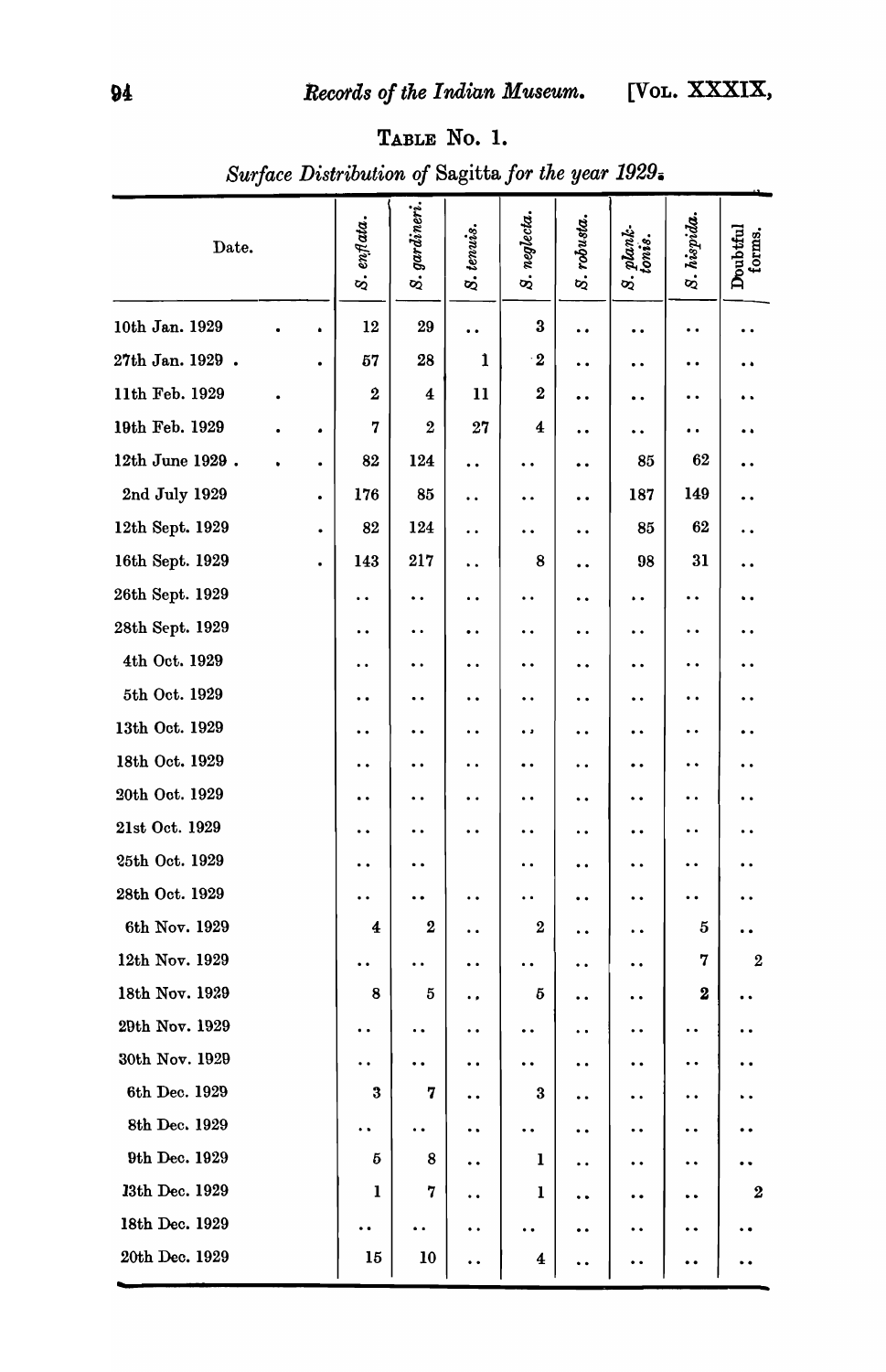# TABLE No. 2.

| Date.                                                                                                                                                                                                                                                                                                                                                                                                                                                                                                                                                                                                                                                                                                                                                                                                                                                                                                                                                                                                                                                                                    | S. enflata.                                                                                                                                                                                                                                                                                                       | S. gardineri.                                                                                                                                                                                                                                                                                                                                                                                                                              | S. tenuis.                                                                                                                                                                                                                                                                                                                                                                                                                                                                                                                                                                                                                                                                        | S. neglecta.                                                                                                                                                                                                                                                                                                                                                                                                                                                                                                                                                                                                                                                                             | S. robusta.                                                                                                                                                                                                                                                                                                                                                                                                                                                                                                                               | S. planktonis.                                                                                                                                                                                                                                                                                                                                                                                                                                                                                                                                                                                                                                                          | S. hispida.                                                                                                                                                                                                                                                                                                                                                                                                                                                                                                       | Doubtful forms.                                                                                                                                                                                                                                                                                                                                                                               |
|------------------------------------------------------------------------------------------------------------------------------------------------------------------------------------------------------------------------------------------------------------------------------------------------------------------------------------------------------------------------------------------------------------------------------------------------------------------------------------------------------------------------------------------------------------------------------------------------------------------------------------------------------------------------------------------------------------------------------------------------------------------------------------------------------------------------------------------------------------------------------------------------------------------------------------------------------------------------------------------------------------------------------------------------------------------------------------------|-------------------------------------------------------------------------------------------------------------------------------------------------------------------------------------------------------------------------------------------------------------------------------------------------------------------|--------------------------------------------------------------------------------------------------------------------------------------------------------------------------------------------------------------------------------------------------------------------------------------------------------------------------------------------------------------------------------------------------------------------------------------------|-----------------------------------------------------------------------------------------------------------------------------------------------------------------------------------------------------------------------------------------------------------------------------------------------------------------------------------------------------------------------------------------------------------------------------------------------------------------------------------------------------------------------------------------------------------------------------------------------------------------------------------------------------------------------------------|------------------------------------------------------------------------------------------------------------------------------------------------------------------------------------------------------------------------------------------------------------------------------------------------------------------------------------------------------------------------------------------------------------------------------------------------------------------------------------------------------------------------------------------------------------------------------------------------------------------------------------------------------------------------------------------|-------------------------------------------------------------------------------------------------------------------------------------------------------------------------------------------------------------------------------------------------------------------------------------------------------------------------------------------------------------------------------------------------------------------------------------------------------------------------------------------------------------------------------------------|-------------------------------------------------------------------------------------------------------------------------------------------------------------------------------------------------------------------------------------------------------------------------------------------------------------------------------------------------------------------------------------------------------------------------------------------------------------------------------------------------------------------------------------------------------------------------------------------------------------------------------------------------------------------------|-------------------------------------------------------------------------------------------------------------------------------------------------------------------------------------------------------------------------------------------------------------------------------------------------------------------------------------------------------------------------------------------------------------------------------------------------------------------------------------------------------------------|-----------------------------------------------------------------------------------------------------------------------------------------------------------------------------------------------------------------------------------------------------------------------------------------------------------------------------------------------------------------------------------------------|
| 13th Jan. 1930.<br>20th<br>Jan. 1930.<br>21st Jan. 1930.<br>23rd<br>Jan. 1930.<br>30th<br>Jan. 1930.<br>5th<br>Feb. 1930.<br>7th<br>Feb. 1930.<br>10th<br>Feb. 1930.<br>15th<br>Feb. 1930.<br>19th<br>Feb. 1930.<br><b>26th</b><br>Feb. 1930.<br>3rd<br>Mar. 1930.<br>8th<br>Mar. 1930.<br>14th Mar. 1930.<br>22nd Mar. 1930<br>29th Mar. 1930.<br>April 1930<br><b>lst</b><br>2nd April 1930<br>16th<br>April 1930<br>18th April 1930<br>23rd April 1930<br>29th<br><b>April 1930</b><br>lst<br>May 1930.<br>5th<br>May 1930.<br>15 <sub>th</sub><br>May 1930.<br>29th<br>May 1930.<br>4th June 1930.<br>12th June 1930.<br>14th June 1930.<br>16th June 1930<br>9th July 1930.<br>21st July 1930.<br>23rd July 1930.<br>25th July 1930.<br>6th Aug. 1930.<br>10th Aug. 1930.<br>11th Aug. 1930.<br>15th Aug. 1930.<br>20th Aug. 1930.<br>12th Sept. 1930<br>19th Sept. 1930<br>4th Oct. 1930.<br>5th Oct. 1930.<br>13th Oct. 1930.<br>18th Oct. 1930.<br>20th Oct. 1930.<br>25th Oct. 1930.<br>4th Nov. 1930.<br>5th Nov. 1930.<br>13th Nov. 1930.<br>2nd Dec. 1930.<br>9th Dec. 1930. | 55<br>60<br>3<br>4<br>6<br>$\boldsymbol{2}$<br>3<br>$\overline{2}$<br>1<br>ı<br>5<br>8<br>. .<br>161<br>42<br>7<br>129<br>114<br>$\bullet$<br>347<br>$\bullet\;\bullet$<br>$\bullet\;\bullet$<br>387<br>316<br>118<br>$\bullet$ $\bullet$<br>184<br>$\bullet\;\bullet$<br>$\bullet$<br>18<br>35<br>14<br>15<br>12 | 37<br>19<br>ı<br>6<br>$\boldsymbol{2}$<br>$\bf{5}$<br>3<br>. .<br>16<br>$\bullet$<br>62<br>29<br>3<br>51<br>7<br>$\ddot{\phantom{1}}$<br>143<br>$\ddot{\phantom{0}}$<br>$\ddot{\phantom{0}}$<br>$\ddot{\phantom{0}}$<br>$\ddot{\phantom{0}}$<br>562<br>418<br>135<br>$\bullet$ $\bullet$<br>237<br>$\ddot{\phantom{0}}$<br>$\ddot{\phantom{0}}$<br>$\ddot{\phantom{a}}$<br>$\ddot{\phantom{0}}$<br>$\bullet$<br>13<br>28<br>12<br>12<br>14 | 33<br>14<br>14<br>$\cdot$<br>12<br>27<br>131<br>14<br>$\ddot{\phantom{1}}$<br>23<br>126<br>119<br>8<br>$\ddot{\phantom{0}}$<br>30<br>875<br>1986<br>148<br>. .<br>$\ddot{\phantom{0}}$<br>$\bullet\hspace{0.4mm} \bullet\hspace{0.4mm}$<br>124<br>5<br>$\ddot{\phantom{0}}$<br>. .<br>$\ddot{\phantom{1}}$<br>$\bullet$<br>$\ddot{\phantom{0}}$<br>$\ddot{\phantom{0}}$<br>. .<br>$\ddot{\phantom{0}}$<br>$\ddot{\phantom{0}}$<br>$\ddot{\phantom{0}}$<br>$\ddot{\phantom{0}}$<br>$\ddot{\phantom{0}}$<br>$\ddot{\phantom{0}}$<br>$\ddot{\phantom{0}}$<br>. .<br>$\ddot{\phantom{0}}$<br>$\ddot{\phantom{0}}$<br>$\ddot{\phantom{0}}$<br>$\bullet$<br>. .<br>$\ddot{\phantom{0}}$ | 9<br>4<br>3<br>4<br>3<br>5<br>1<br>$\mathbf{l}$<br>$\mathbf{I}$<br>$\ddot{\phantom{0}}$<br>1<br>$\overline{2}$<br>$\bullet\;\bullet$<br>187<br>$\bullet\;\bullet$<br>$\boldsymbol{2}$<br>344<br>103<br>$\bullet$<br>$\ddot{\bullet}$<br>$\bullet\bullet$<br>$\ddot{\phantom{0}}$<br>$\ddot{\phantom{0}}$<br>$\ddot{\phantom{0}}$<br>$\ddot{\phantom{a}}$<br>$\ddot{\phantom{0}}$<br>$\ddot{\phantom{0}}$<br>$\ddot{\phantom{0}}$<br>$\ddot{\phantom{0}}$<br>$\ddot{\phantom{0}}$<br>$\ddot{\phantom{a}}$<br>$\ddot{\phantom{a}}$<br>$\ddot{\phantom{0}}$<br>$\bullet\hspace{0.4mm}\bullet\hspace{0.4mm}$<br>3<br>$\bullet\hspace{1mm}\bullet\hspace{1mm}$<br>. .<br>$\ddot{\phantom{0}}$ | 2<br>3<br>$\bullet$<br>40<br>$\mathbf{1}$<br>72<br>55<br>$\bullet$ $\bullet$<br>$\ddot{\phantom{0}}$<br>$\bullet\bullet$<br>$\bullet\bullet$<br>$\ddot{\phantom{0}}$<br>$\ddot{\phantom{a}}$<br>$\ddot{\phantom{0}}$<br>$\ddot{\phantom{a}}$<br>$\ddot{\phantom{0}}$<br>. .<br>$\ddot{\phantom{a}}$<br>$\ddot{\phantom{a}}$<br>$\ddot{\phantom{0}}$<br>$\ddot{\phantom{0}}$<br>$\ddot{\phantom{0}}$<br>$\ddot{\phantom{0}}$<br>. .<br>. .<br>$\ddot{\phantom{0}}$<br>$\ddot{\phantom{0}}$<br>$\ddot{\phantom{0}}$<br>$\ddot{\phantom{0}}$ | $\ddot{\phantom{1}}$<br>. .<br>$\ddot{\phantom{1}}$<br>$\cdot$ $\cdot$<br>$\ddot{\phantom{1}}$<br>. .<br>$\cdot$ .<br>$\ddot{\phantom{0}}$<br>$\bullet\hspace{1mm}\bullet\hspace{1mm}$<br>1<br>$\ddot{\phantom{0}}$<br>5<br>3<br>38<br>49<br>$\bullet\bullet$<br>154<br>$\ddot{\phantom{0}}$<br>$\bullet$<br>$\bullet$<br>$\ddot{\phantom{0}}$<br>59<br>67<br>27<br>$\bullet\bullet$<br>$\ddot{\phantom{a}}$<br>$\ddot{\phantom{0}}$<br>$\bullet$<br>$\ddot{\phantom{0}}$<br>$\ddot{\bullet}$<br>$\bullet$<br>$\ddot{\phantom{0}}$<br>$\ddot{\phantom{a}}$<br>$\ddot{\phantom{a}}$<br>$\ddot{\phantom{0}}$<br>$\ddot{\phantom{0}}$<br>$\ddot{\phantom{0}}$<br>$\bullet$ | $\ddot{\phantom{a}}$<br>$\cdot$ .<br>$\ddot{\phantom{0}}$<br>231<br>$\ddot{\phantom{a}}$<br>$\ddot{\phantom{0}}$<br>$\ddot{\phantom{0}}$<br>$\ddot{\phantom{0}}$<br>165<br><b>114</b><br>17<br>$\ddot{\phantom{0}}$<br>$\bullet\bullet$<br>$\bullet$<br>$\ddot{\phantom{a}}$<br>$\ddot{\phantom{a}}$<br>$\ddot{\phantom{0}}$<br>$\ddot{\phantom{a}}$<br>$\cdot \cdot$<br>$\ddot{\bullet}$<br>$\ddot{\phantom{a}}$<br>$\ddot{\phantom{0}}$<br>$\ddot{\phantom{0}}$<br>$\ddot{\phantom{0}}$<br>$\ddot{\phantom{a}}$ | 13<br>5<br>$\bullet$<br>$\bullet\hspace{1mm}\bullet\hspace{1mm}$<br>$\bullet\bullet$<br>$\bullet$<br>. .<br>$\ddot{\phantom{a}}$<br>. .<br>. .<br>$\ddot{\phantom{0}}$<br>$\ddot{\phantom{0}}$<br>$\ddot{\phantom{0}}$<br>$\ddot{\phantom{0}}$<br>$\ddot{\phantom{0}}$<br>. .<br>$\bullet$<br>$\ddot{\phantom{0}}$<br>. .<br>. .<br>$\bullet$<br>$\ddot{\phantom{0}}$<br>$\ddot{\phantom{0}}$ |
|                                                                                                                                                                                                                                                                                                                                                                                                                                                                                                                                                                                                                                                                                                                                                                                                                                                                                                                                                                                                                                                                                          |                                                                                                                                                                                                                                                                                                                   |                                                                                                                                                                                                                                                                                                                                                                                                                                            |                                                                                                                                                                                                                                                                                                                                                                                                                                                                                                                                                                                                                                                                                   |                                                                                                                                                                                                                                                                                                                                                                                                                                                                                                                                                                                                                                                                                          |                                                                                                                                                                                                                                                                                                                                                                                                                                                                                                                                           |                                                                                                                                                                                                                                                                                                                                                                                                                                                                                                                                                                                                                                                                         |                                                                                                                                                                                                                                                                                                                                                                                                                                                                                                                   |                                                                                                                                                                                                                                                                                                                                                                                               |

*S'ltrface Distribution of* Sagitta *for the year 1930.*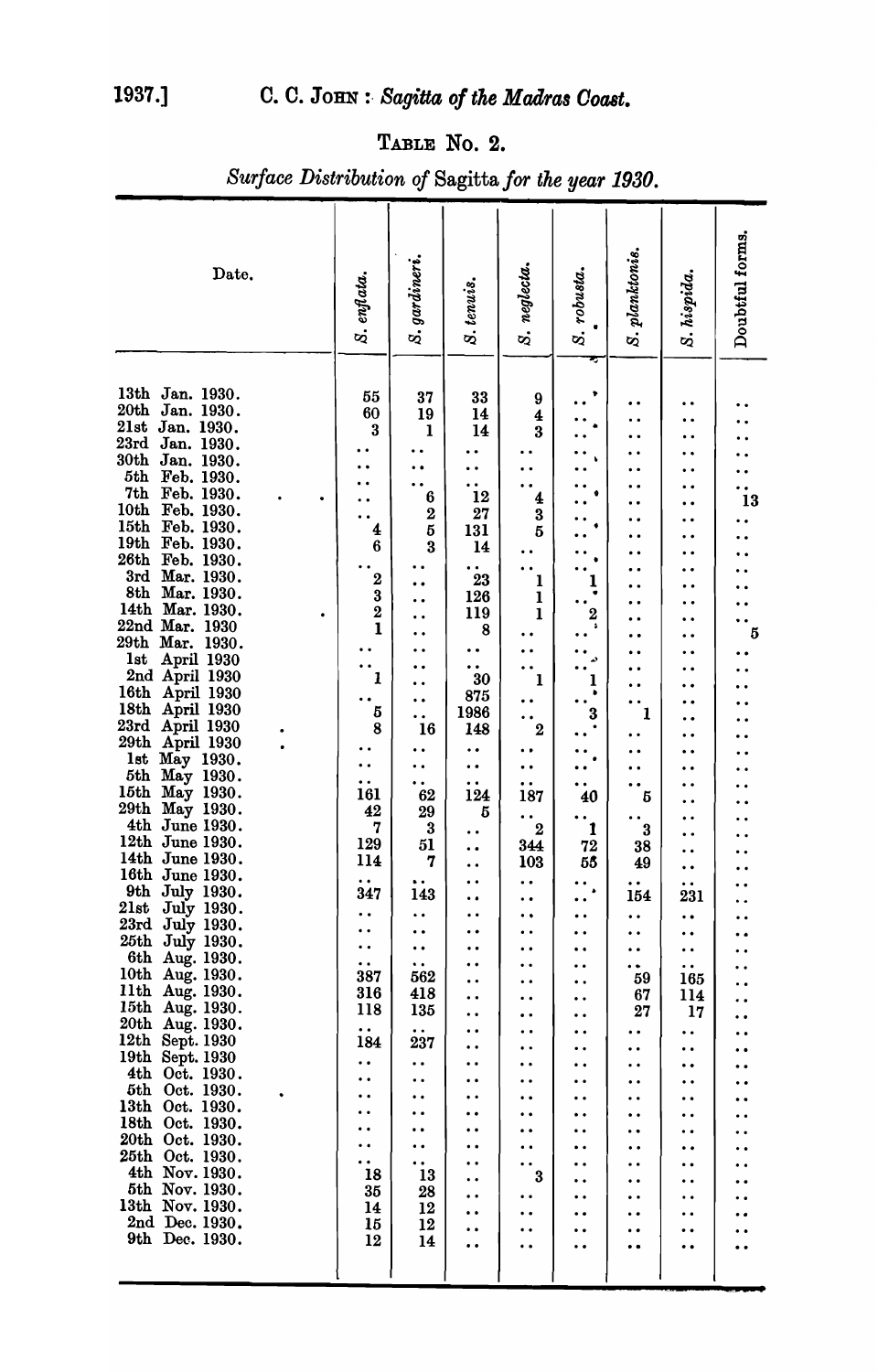# TABLES No. 3 & 4.

*Surface Distribution of* Sagitta *for the years* 1931 & 1932 .

| Date.           |           |   | S. enflata.          | gardineri.<br>ઝં     | S. tenuis.           | S. neglecta.            | S. robusta.             | $_{tonis.}^{\it bank}$<br>S. | S. hispida.          | Doubtful<br>forms.   |
|-----------------|-----------|---|----------------------|----------------------|----------------------|-------------------------|-------------------------|------------------------------|----------------------|----------------------|
| 21st Jan. 1931  |           |   | 4                    | 7                    | $\bf{2}$             | 4                       | $\bullet$               | $\bullet$                    | $\ddot{\phantom{0}}$ | 5                    |
| 5th Mar. 1931   | ٠         |   | 12                   | $\ddot{\phantom{0}}$ | 87                   | 3                       | 7                       | $\ddot{\phantom{0}}$         | $\bullet$            |                      |
| 26th Mar. 1931. |           |   | $\ddot{\phantom{0}}$ | $\ddot{\phantom{a}}$ | 21                   | . .                     | $\ddot{\phantom{a}}$    | $\ddot{\phantom{0}}$         | $\bullet$            |                      |
| 3rd April 1931  |           |   | $\ddot{\phantom{a}}$ | 17                   | 1248                 | ı                       | $\ddot{\phantom{a}}$    | $\bf{3}$                     | $\ddot{\phantom{0}}$ |                      |
| 6th April 1931  |           |   | $\bullet$            | 4                    | 457                  | 3                       | . .                     | $\boldsymbol{2}$             | $\ddot{\phantom{0}}$ |                      |
| 8th April 1931  |           |   | $\ddot{\phantom{0}}$ | . .                  | $\ddot{\phantom{0}}$ |                         | $\ddot{\phantom{0}}$    | $\bullet$                    | $\bullet$            |                      |
| 9th April 1931  |           |   | $\ddot{\phantom{0}}$ | 15                   | 168                  | ı                       | $\ddot{\phantom{0}}$    | $\bullet$                    | $\bullet$            | 1                    |
| 10th April 1931 |           | ٠ | $\ddot{\phantom{0}}$ | $\boldsymbol{6}$     | 47                   |                         | $\ddot{\phantom{0}}$    | $\bullet$                    | $\ddot{\phantom{0}}$ |                      |
| 13th April 1931 |           |   | $\ddot{\phantom{0}}$ |                      | $\ddot{\phantom{0}}$ | . .                     | ٠.                      | $\bullet$ $\bullet$          |                      |                      |
| 15th April 1931 |           |   | $\ddot{\phantom{0}}$ | . .                  | $\ddot{\phantom{0}}$ |                         | $\ddot{\phantom{0}}$    | $\ddot{\phantom{0}}$         | $\bullet$            |                      |
| 12th May 1931.  |           |   | 83                   | 21                   | 14                   | 293                     | 26                      | $\bf{2}$                     | $\ddot{\phantom{0}}$ | 17                   |
| 21st May 1931 . |           |   | $\ddot{\phantom{0}}$ |                      |                      | $\bullet$               | $\bullet$               | $\ddot{\phantom{0}}$         | $\bullet\bullet$     |                      |
| 22nd May 1931   |           |   | 94                   | 53                   | 31                   | 326                     | 7                       | $\ddot{\phantom{0}}$         | $\bullet$            |                      |
| 10th June 1931  |           |   | 14                   | 38                   | $\ddot{\phantom{0}}$ | 91                      | $\overline{\mathbf{4}}$ | 3                            | 13                   |                      |
| 12th June 1931  |           |   | 156                  | 72                   | $\ddot{\phantom{0}}$ | 183                     | 51                      | 23                           | 97                   |                      |
| 30th June 1931  |           |   | 169                  | 287                  | $\ddot{\phantom{0}}$ | 376                     | 69                      | 485                          | 180                  |                      |
| 1st July 1931   |           |   | 294                  | 34                   | $\ddot{\phantom{0}}$ | $\ddot{\phantom{0}}$    | $\ddot{\phantom{0}}$    | 246                          | 314                  |                      |
| 6th July 1931   |           |   | 173                  | 183                  | . .                  | 21                      | 13                      |                              | $\ddot{\phantom{1}}$ | $\bullet$            |
| 7th Aug. 1931   |           |   | 263                  | 477                  | $\ddot{\phantom{0}}$ | $\overline{\mathbf{4}}$ | $\mathbf{I}$            | 89                           | 63                   |                      |
| 9th Aug. 1931   |           |   | 114                  | 211                  | $\ddot{\phantom{0}}$ | $\mathbf{1}$            | $\ddot{\phantom{0}}$    | 1                            | $\boldsymbol{4}$     | $\ddot{\phantom{0}}$ |
| 13th Sept. 1931 | $\bullet$ |   | $\ddot{\phantom{a}}$ | $\ddot{\phantom{0}}$ | $\ddot{\phantom{a}}$ | ٠.                      | $\bullet$               | $\ddot{\phantom{0}}$         | $\ddot{\phantom{0}}$ |                      |
| 30th Sept. 1931 |           |   | 24                   | 4                    | $\ddot{\phantom{0}}$ | $\ddot{\phantom{0}}$    | $\bullet$               | $\ddot{\phantom{0}}$         | $\bullet$            |                      |
| 16th Mar. 1932  |           |   | 1                    |                      | 56                   | $\mathbf{I}$            | $\mathbf{1}$            | $\ddot{\phantom{0}}$         | $\ddot{\phantom{0}}$ | $\ddot{\phantom{0}}$ |
| 18th April 1932 |           |   | 27                   | 8                    | 1642                 | 22                      | 1                       | $\ddot{\phantom{0}}$         | 6                    | $\ddot{\phantom{0}}$ |
| 27th April 1932 |           |   | 10                   | $\bf 5$              | 573                  | $\overline{7}$          | $\mathbf{l}$            | $\ddot{\phantom{0}}$         | $\boldsymbol{2}$     |                      |
| sth May 1932    |           |   | 48                   | 52                   | 186                  | 252                     | 12                      | $\boldsymbol{2}$             | $\ddot{\phantom{a}}$ | . .                  |
| 17th May 1932   |           |   | 231                  | 78                   | 259                  | 345                     | 64                      | 6                            | $\bullet$            |                      |
| 15th June 1932  |           |   | 147                  | 96                   | $\ddot{\phantom{0}}$ | 176                     | 19                      | 47                           | . .                  |                      |
| 25th July 1932  |           |   | 499                  | 254                  | $\ddot{\phantom{0}}$ | $\ddot{\phantom{0}}$    |                         | 186                          | 321                  |                      |